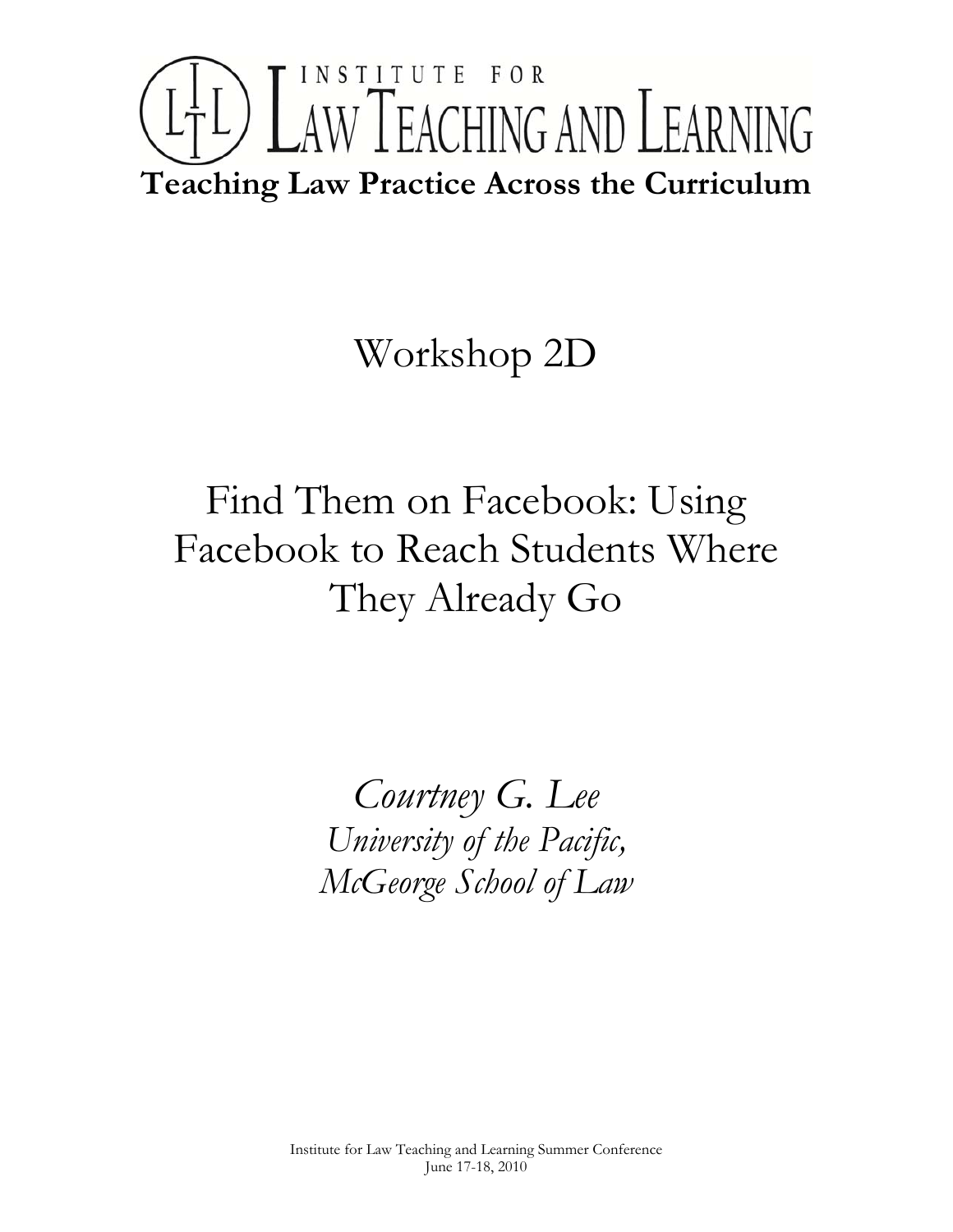# **Find Them on**  facebook

## **Using Facebook to Reach Students Where They Already Go**

### **Courtney G. Lee**

Director of Academic Success & Lecturer in Law University of the Pacific, McGeorge School of Law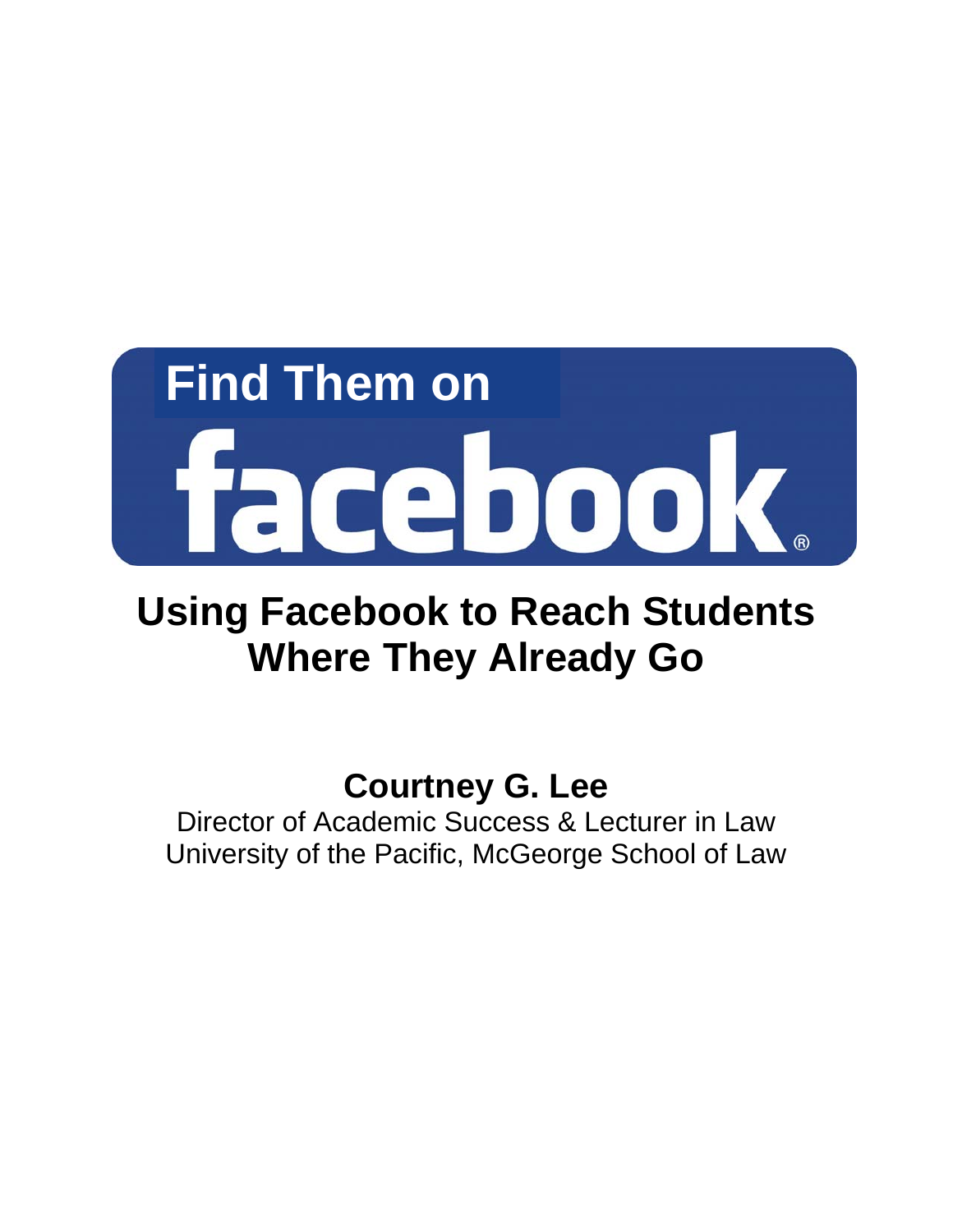#### **Why use Facebook?**

- There are more than 400 million active users.<sup>[1](#page-2-0)</sup>
- The largest group of users is 18-[2](#page-2-1)5, closely followed by the 26-34 age group<sup>2</sup> which encompass the average age of incoming law students at McGeorge  $(23)$  $(23)$  $(23)$ ,<sup>3</sup> Washburn (25),<sup>[4](#page-2-3)</sup> and presumably most other law schools.<sup>[5](#page-2-4)</sup>



<span id="page-2-0"></span> $\overline{a}$ 1 Facebook, *Press Room*, *available at* www.facebook.com/press/info.php?statistics (last visited May 3, 2010).

<span id="page-2-1"></span><sup>2</sup> Eric Eldon, *Facebook's April 2010 US Traffic by Age and Sex: A Return to Strong Growth*, *available at* http://www.insidefacebook.com/ (last visited May 3, 2010).

<span id="page-2-2"></span><sup>3</sup> University of the Pacific, McGeorge School of Law, *Incoming Class Profile*, *available at* http://www.mcgeorge.edu/About\_McGeorge/Incoming\_Class\_Profile.htm (last visited May 25, 2010).

<span id="page-2-3"></span><sup>4</sup> Washburn University School of Law, *Student Body and Entering Class Profiles*, *available at* http://www.washburnlaw.edu/admissions/aboutus/studentlife/profile/index.php (last visited May 25, 2010).

<span id="page-2-4"></span><sup>5</sup> *See* StateUniversity.com (last visited May 3, 2010); In Legal Color, *6 EXCELLENT Reasons Why You Should Attend Law School*, *available at*

http://www.inlegalcolor.org/consideringlawschool.php (last visited May 3, 2010).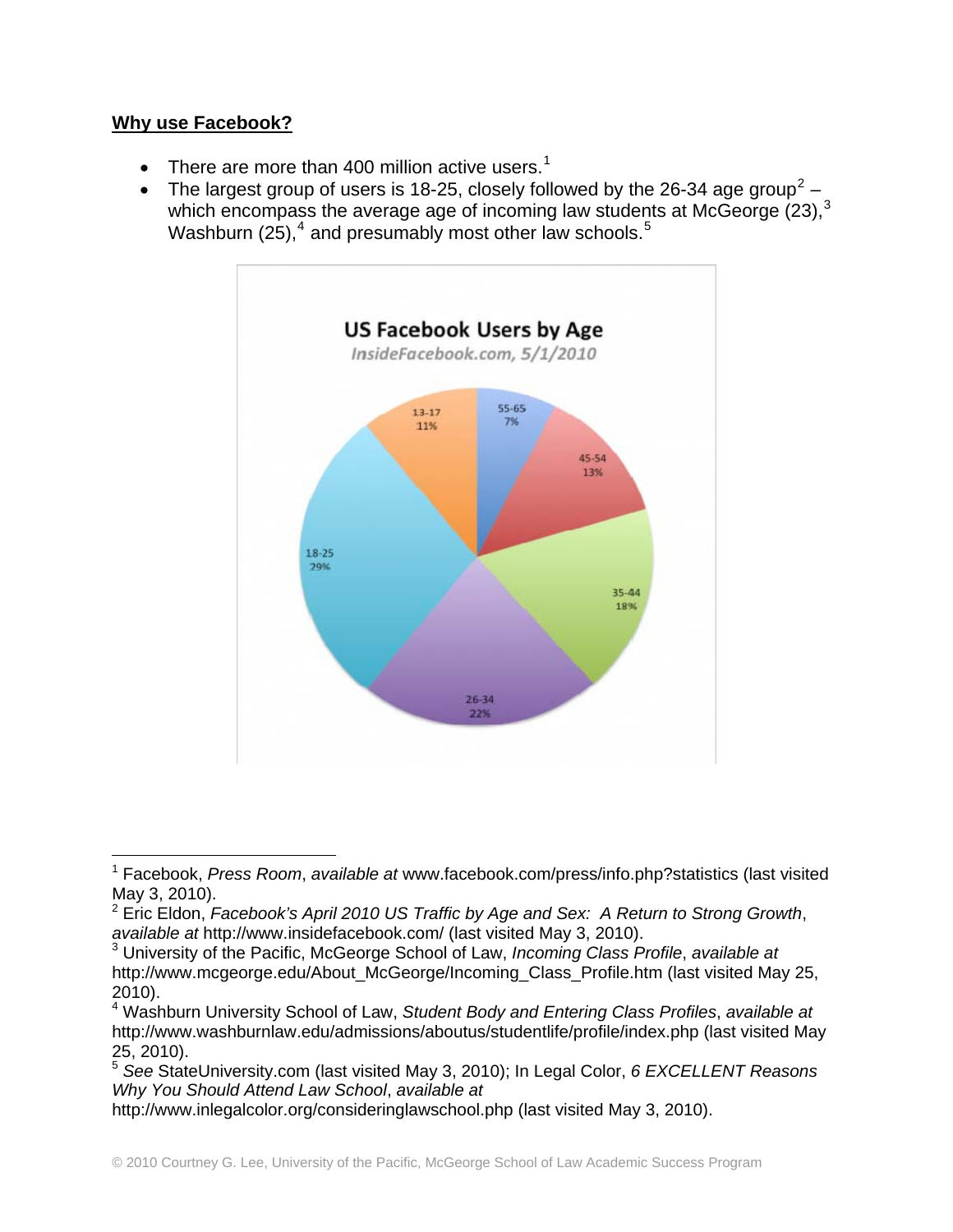#### Regarding students:

- Facebook originated as a tool solely for students. $6$  Today, anyone can create a profile; but students are still extremely active. In one of my spring 2010 classes at McGeorge, 101 of 132 students have a Facebook page (77%), as I determined simply by searching each name. (This does not account for students who have a Facebook page but use a pseudonym, so the number could be higher.)
- Facebook may allow greater access to students than more traditional means of communication (e.g., campus email, "snail" mail, posted flyers, etc.). It may also help students feel more comfortable reaching out to communicate with you.

#### **How do I get started?**[7](#page-3-1)

#### Create a Profile

<u>.</u>

• Point your browser to www.facebook.com, and provide the required login information.

| Welcome to the new Facebook                                           | Send feedback                                                                                                                                                                                                             |
|-----------------------------------------------------------------------|---------------------------------------------------------------------------------------------------------------------------------------------------------------------------------------------------------------------------|
| facebook                                                              | Remember Me<br>Forgot your password?<br>Login<br>Password                                                                                                                                                                 |
| Facebook helps you connect and share with the<br>people in your life. | <b>Sign Up</b><br>It's free and anyone can join<br>Full Name:<br>Your Email:<br>New Password:<br>Select Sex: V<br>I am:<br>Month: V<br>Day: V<br>Year: V<br>Birthday:<br>Why do I need to provide this?<br><b>Sign Up</b> |

• Once you have an account, you can make your profile as detailed (contact information, photos, etc.) or as vague (name and gender only) as you like. Facebook will then help you find users you may know so that you can send them "friend requests." Once you are "friends" with another user, you can communicate with him or her by posting comments and/or other items (links, photos, etc.) on his or her main profile page, or "wall."

<span id="page-3-0"></span><sup>6</sup> David Kirkpatrick, *Help Wanted: Adults on Facebook*, *available at* http://money.cnn.com/2008/03/21/technology/kirkpatrick\_facebook.fortune/index.htm (last visited May 3, 2010).

<span id="page-3-1"></span><sup>7</sup> *See* Facebook, *Getting Started*, *available at* http://www.facebook.com/help/?guide (last visited May 4, 2010).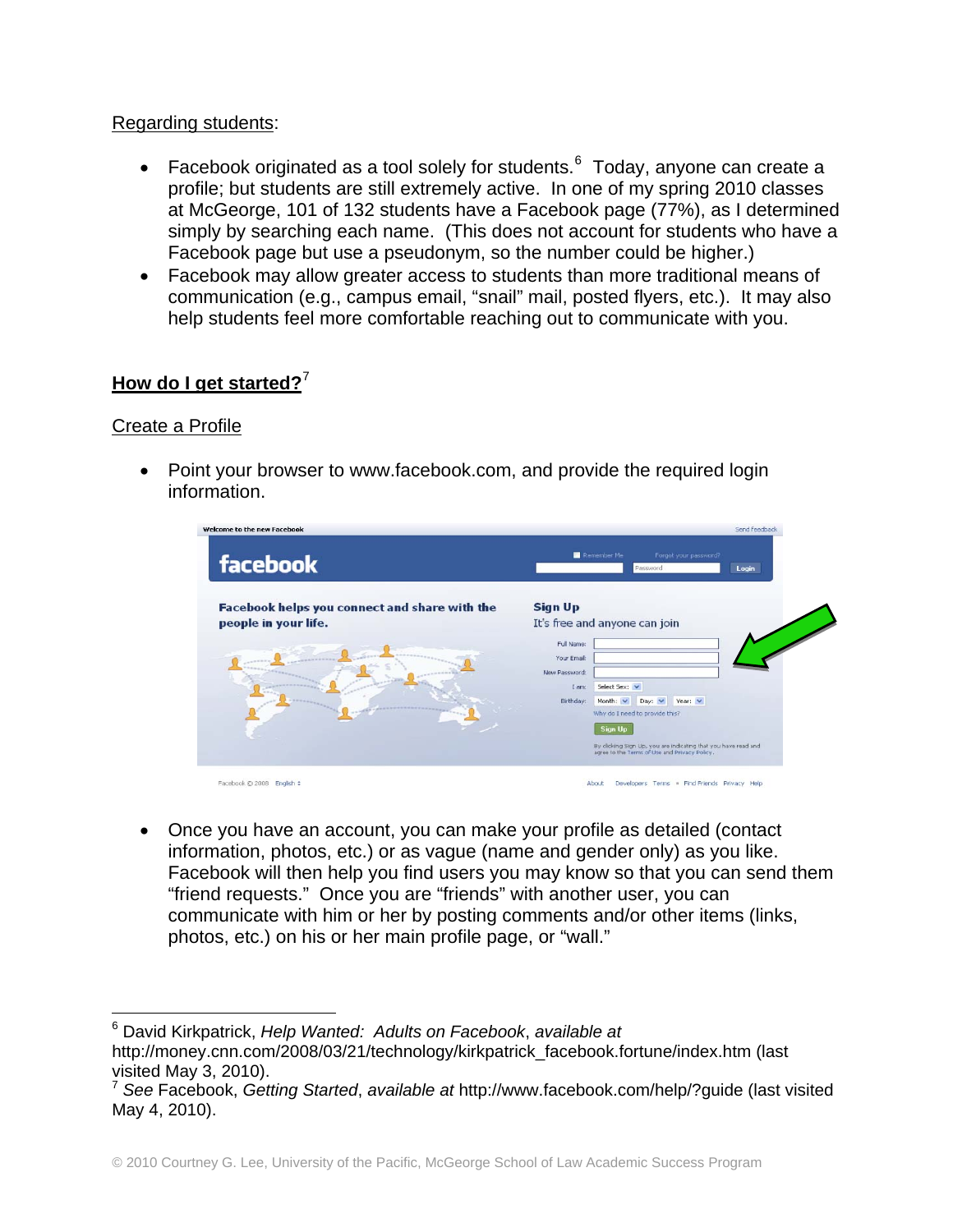• An easy way to communicate with all of your friends at once is through status updates, which are short messages that appear on your and your friends' home screens in a continuously updated list called the "news feed." You may also reply to your friends' status updates (see below). This is an excellent way to share quick study tips, morale boosts, news stories, and more.

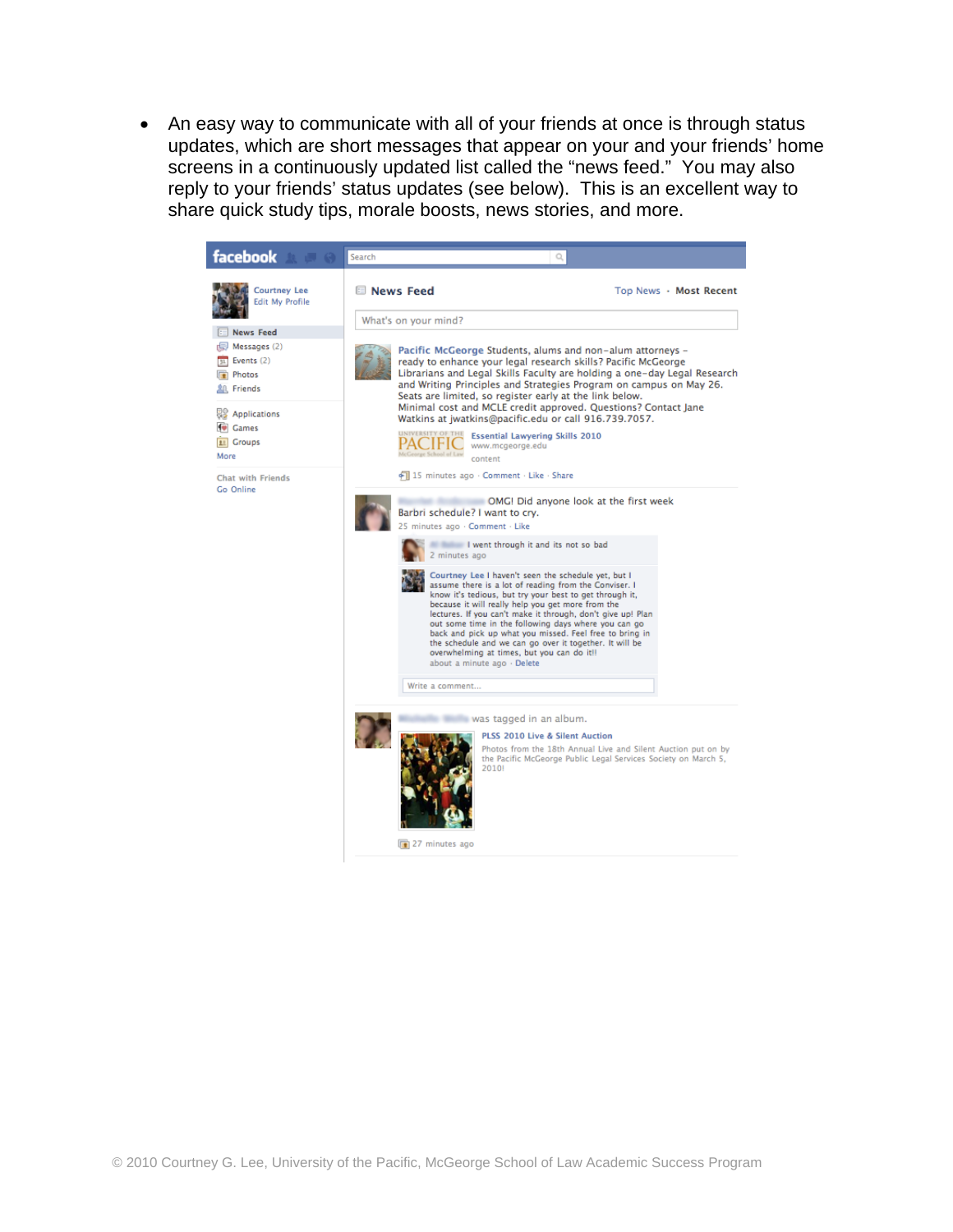#### Create a Group

 $\overline{a}$ 

- Facebook groups are online gathering places for like-minded individuals. Groups can be used for entire universities, specific classes, field placement seminars, bar prep, alumni, study groups, research assistants, student organizations, etc.
- The "Create a Group" function will walk you through the steps.  $8^{\circ}$  $8^{\circ}$  To get there, click "Groups" from the vertical menu on the left side of your home screen, then click the "+ Create a Group" button that appears on the following page.

| <b>Courtney Lee</b><br><b>Edit My Profile</b>  | <b>El</b> Groups                                                                          | + Create a Group |
|------------------------------------------------|-------------------------------------------------------------------------------------------|------------------|
| Rews Feed<br>$\sqrt{2}$ Messages (2)           | <b>McGeorge Community Garden</b><br>126 members                                           |                  |
| $31$ Events (2)<br>Photos<br><b>AR</b> Friends | <b>McGeorge Bar Prep</b><br><b>ACIFI</b><br>204 members                                   |                  |
| <b>导</b> Applications<br>Games<br>1 Groups     | KOIITL<br>University of the Pacific, McGeorge School of Law<br>1,009 members<br>on School |                  |
| Friends' Groups<br>More                        | McGeorge School of Law Alumni<br>254 members                                              |                  |
| Chat with Friends<br>Go Online                 |                                                                                           |                  |

- Groups can be set to "open" (public), "closed" (only the group description is available publicly, and members must request or be invited to join), and "secret" (visible only to users you invite).
- Users can become members of your group without becoming friends with you on your individual profile.
- Once you create a group, you can post short comments, photos, videos, and links on the group wall, as well as longer notes on the "Discussions" page. You can also control whether group members have the ability to post these things.
- Unlike TWEN, Facebook does not allow users to post documents. You can, however, post information on the "Discussions" page, although formatting is limited (no bold, no underlining, etc.). Another option is to post a flyer or onepage document that does not have a large amount of text as a photo: just save that page as a .pdf and then as a .jpeg, and it is ready for posting under the "Photos" tab. Both methods allow for a comment exchange beneath the posting.

<span id="page-5-0"></span><sup>8</sup> *See* Facebook, *Create a Group*, *available at* http://www.facebook.com/groups/create.php (last visited May 4, 2010).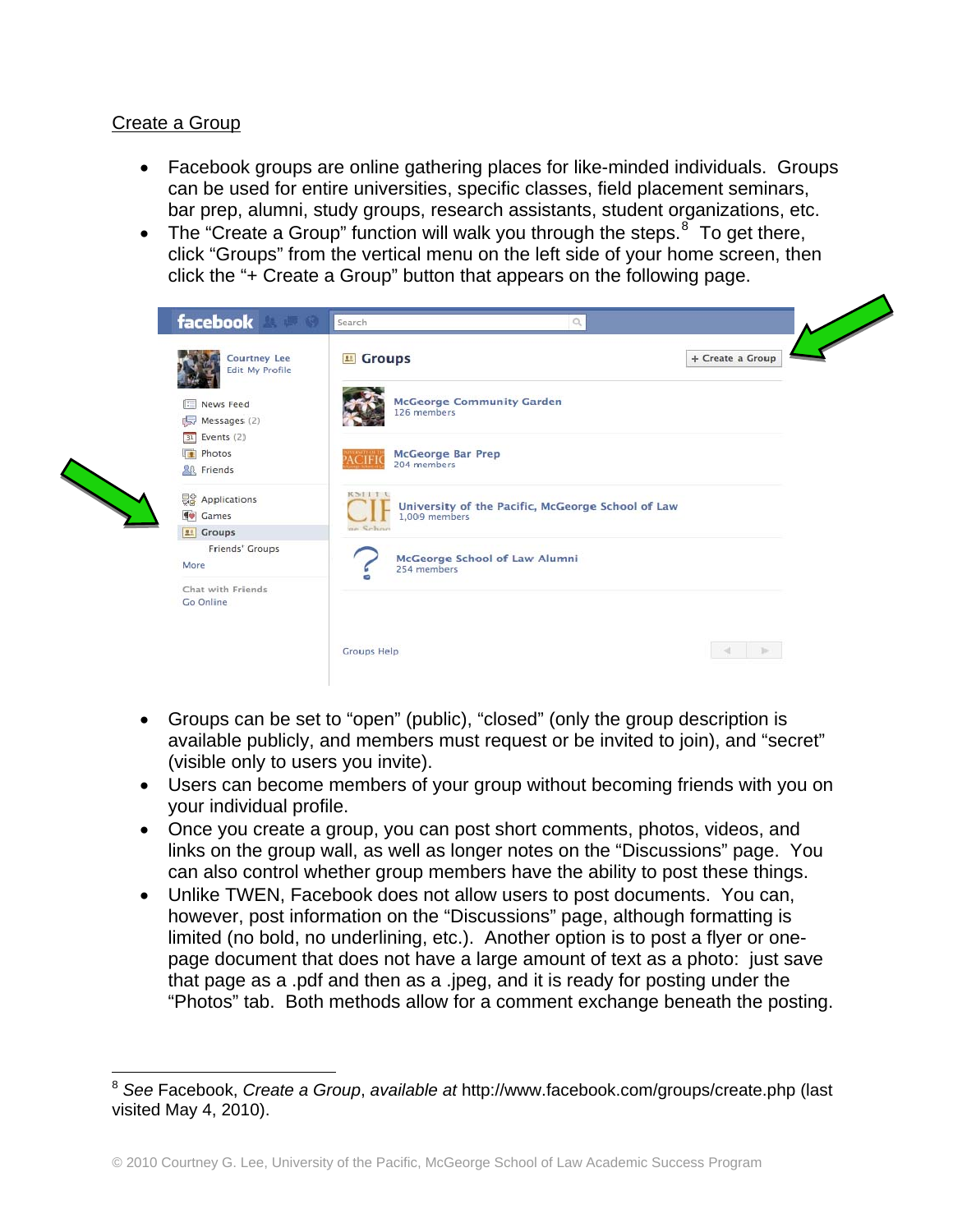#### Create an Event

- Facebook events allow users to create online invitations that can be public, sent to specific individuals, or both. The events function can be used for practice exams, makeup classes, guest lectures, meetings, social gatherings, etc.
- Creating events through your own profile allows you to publish the events to those with whom you are friends on your individual profile. To do so, click "Application Settings" from the "Account" drop-down menu on the upper right of your home screen, and then click on "Events" from the vertical menu that appears on the left of the screen. $9$

| facebook<br>Search                                         | $\Omega$                        | Profile<br>Home<br>Account $\blacktriangledown$    |
|------------------------------------------------------------|---------------------------------|----------------------------------------------------|
| Application Settings - Recently Used                       |                                 | <b>Courtney Lee</b>                                |
| Displaying 7 applications you have used in the past month. | <b>Recently Used</b><br>Show:   | $\ddot{\mathbf{r}}$<br><b>Edit Friends</b>         |
| 31 Events                                                  | Profile<br><b>Edit Settings</b> | <b>Account Settings</b><br><b>Privacy Settings</b> |
| <b>置 Gifts</b>                                             | Profile<br><b>Edit Settings</b> | <b>Application Settings</b>                        |
| $\boxed{11}$ Groups                                        | Profile<br><b>Edit Settings</b> | <b>Help Center</b><br>Logout                       |
| $\P$ Links                                                 | Profile<br><b>Edit Settings</b> |                                                    |
| Notes                                                      | Profile<br><b>Edit Settings</b> |                                                    |
| Photos                                                     | Profile<br><b>Edit Settings</b> |                                                    |
| <sup>जून</sup> Video                                       | Profile<br><b>Edit Settings</b> |                                                    |

• After clicking "Events," click the "+ Create an Event" button at the top of the following screen. The software will then walk you through the steps to name, describe, and invite others to your new event.

<span id="page-6-0"></span>

<sup>1</sup> <sup>9</sup> *See* Dave Taylor, *How Do I Create a New Event in Facebook?, available at http://www.askdavetaylor.com/how\_to\_create\_a\_new\_facebook\_event.html* (last visited May 4, 2010).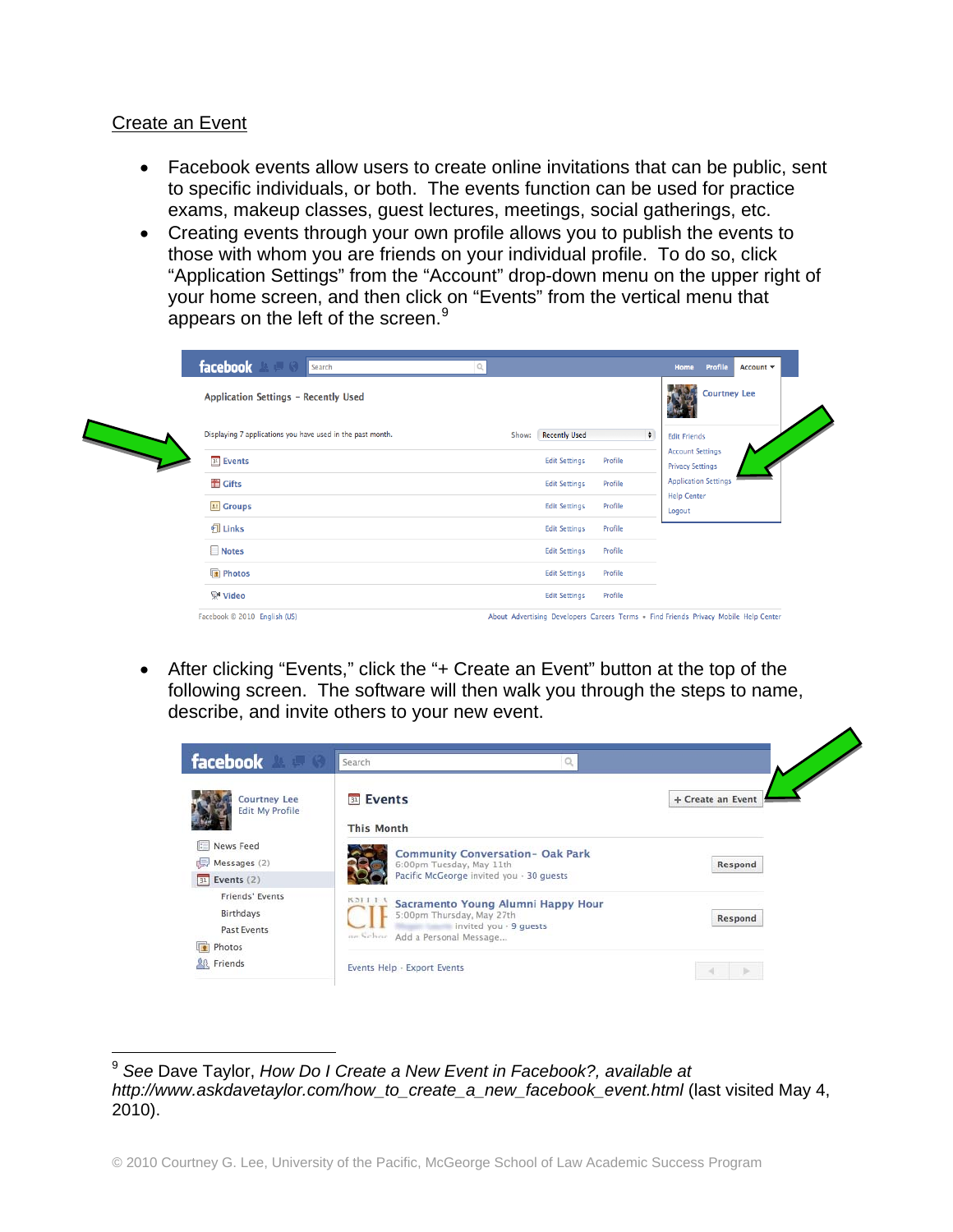• You can also create an event through your group, which allows you to publish the event to members of your group even if they are not friends on your individual profile. To create an event through your group, access your group page, and then click on "Create Group Event" from the vertical menu that appears on the left of the screen. The rest of the process is the same as it would be if you created an event from your personal profile.

|                            | McGeorge Bar Prep<br>Photos<br><b>Discussions</b><br>÷<br>Wall<br>Info                                                                                                                     |              |
|----------------------------|--------------------------------------------------------------------------------------------------------------------------------------------------------------------------------------------|--------------|
| <b>UNIVERSITY OF THE</b>   | Write something                                                                                                                                                                            |              |
| McGeorge School of Law     | Attach: 6 厘 31 只                                                                                                                                                                           | <b>Share</b> |
| Message All Members        | Courtney Lee Free pre-printed practice bar exam questions<br>(essays and PTs) are now available in the Academic Success<br>Resource Center, which is next to the CDO on the first floor of | Q Options    |
| Promote Group with an Ad   | Northwest Hall.<br>April 13 at 12:02pm · Comment · Like · Flag                                                                                                                             |              |
| <b>Edit Group Settings</b> |                                                                                                                                                                                            |              |
| <b>Edit Members</b>        | Courtney Lee The practice PT packets and answers that I ordered                                                                                                                            |              |
| Invite People to Join      | have not yet arrived from the Print Shop. I expect them any day                                                                                                                            |              |
| Create Group Event         | now, and I will post a message as soon as they are available.                                                                                                                              |              |
| Leave Group                | April 7 at 12:00pm · Comment · Like · Flag                                                                                                                                                 |              |

• Users who view your event page have the option to RSVP. Depending on the level of privacy you selected for your event ("open," "closed," or "secret," just like groups), once someone RSVPs that he or she is attending a message with a link to your event page will appear on that person's wall as well on his or her friends' news feeds. That person's friends can then click the message and view your event, and the domino effect begins. Facebook practically does the marketing for you.